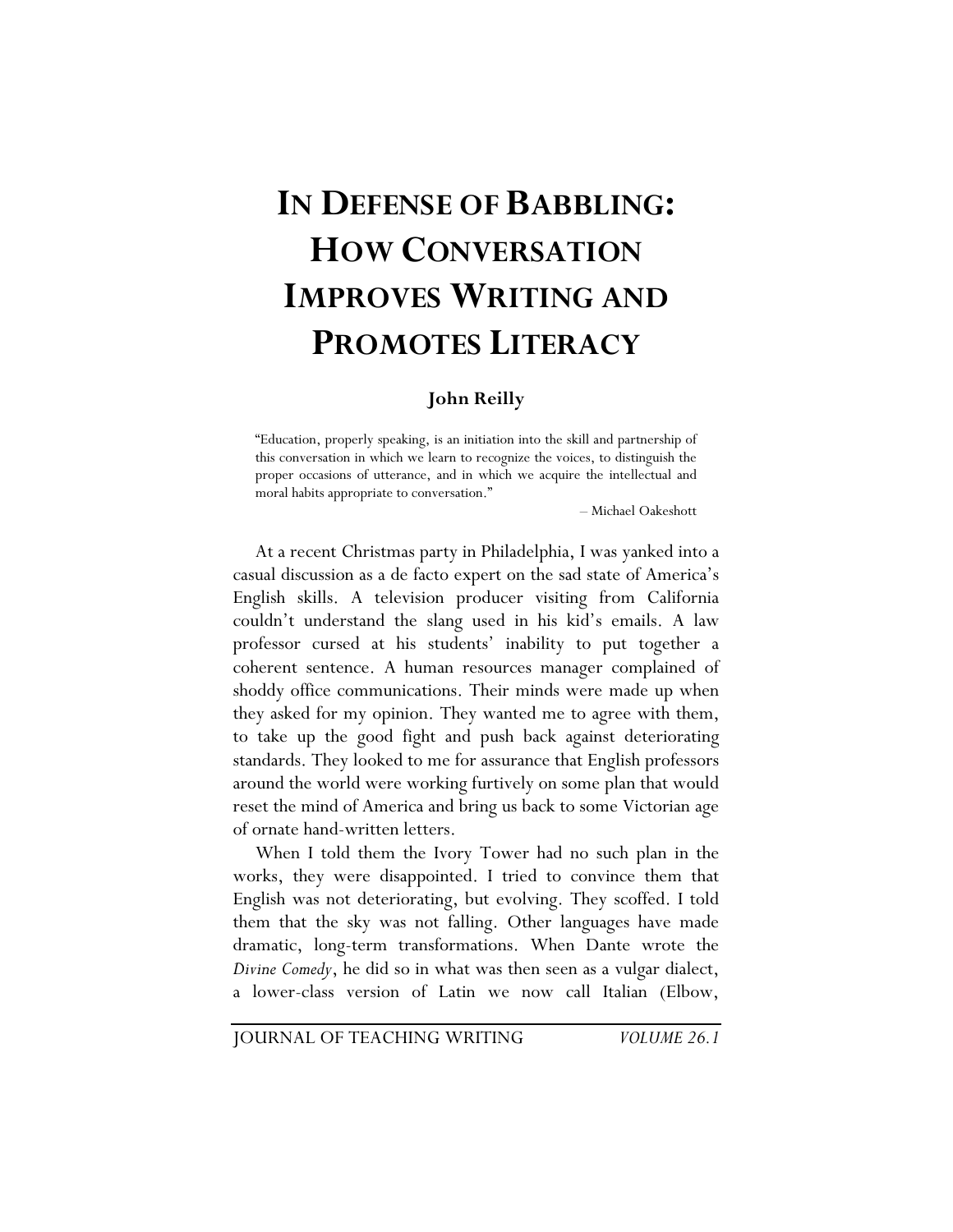"Vernacular Englishes" 1). Latin changed over time as areas developed new dialects and pronunciations, expanding the lexicon to fit Italy's geography and culture. English may be going through a similar change influenced by popular culture, computermediated communication, regional dialects, world Englishes, pidgin languages, etc., all of which threaten to destabilize the status quo that my party friends were clearly trying to uphold.

I was unable to convince them, though I am not surprised why. The dominant mentality believes that those who do not employ Standard Edited American English (SEAE) are either stupid, lazy, or both. Though scholars (Anzaldúa, Heath, Villanueva, etc.) have done much to counter this mentality in their writings and classrooms, students that leave the university will find themselves confronted with an ugly stigma should their language use stray from the accepted standard. This puts teachers in a heartbreaking position; we know that the academy alone is not equipped to change a national (arguably global) perception, but we are not willing to put students through a linguistic boot camp that tears down their preferred language variety and replaces it with SEAE. This dilemma was the focus of the CCCC's *Students' Right to Their Own Language* (SRTOL). The committee determined that promoting acceptance of dialects would slowly improve the culture of literacy outside the university when students who have been made aware of this issue later find themselves in positions of power once they graduate (14). One question posed by the SRTOL statement asks teachers to "sensitize their students to the options they already exercise, particularly in speaking, so as to help them gain confidence in communicating in a variety of situations . . . in short, to do what they are already doing, better" (11). This paper addresses one possibility for sensitizing students to their language use by asking them to use their natural ability with speech as a resource for their writing.

## **Conversation as Language**

Everyone agrees that writing is difficult, even excruciating for some of its most experienced practitioners. Knowing the pain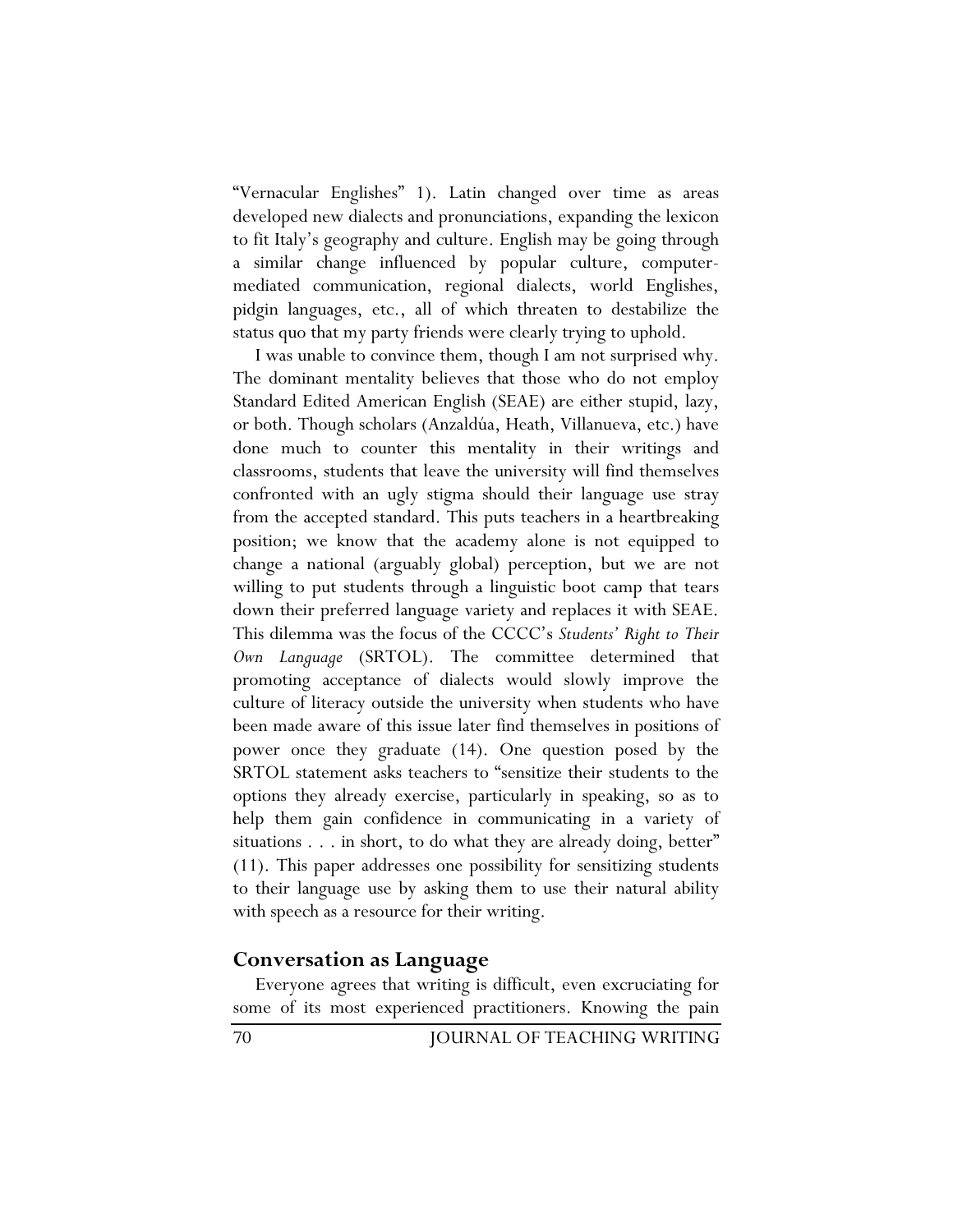Hemingway went through when revising the final pages of *A Farewell to Arms* is a comfort to many. Knowing that others share similar frustrations with the simplest of emails lets everyone know that we're all pushing through the same sludge in order to get at what we want to say. This is empowering. Why should any writer worry about his or her struggles when every writer struggles? *My* contention, however, is that we shouldn't have to surrender to the idea that writing, if it is to be worth anything, must be an unavoidably difficult task. My hope is that we can make writing easy and fluent for everyone without losing effectiveness or clarity. I see a partial solution by way of speech, which I'll argue is our most prolific source of communication and as such can be utilized as an enormous resource for writing when coupled with thoughtful revision.

In opposition to the forethought we put into writing, the carelessness with which we converse is the result of years of practice. Not everyone writes everyday, but we all speak everyday. Except in rare cases, we produce more speech in a lifetime than we do writing. The proliferation of speech does two things: first, we become very good at reading the contextual clues of a conversation so that if we stumble or make an ambiguous point, we can "revise" what we said. Second, we become less careful with speaking because we know if we stumble, we can fall back and modify our utterances. These two factors are reversed in writing: first, the lack of an immediate audience reaction as we write means we must imagine for ourselves, to some extent, an appropriate role in the conversation. Second, because there is a lag between writing and response, we write more carefully, knowing that readers only have the words on the page to go on we can't provide supplemental support.

I'd like to broaden our notion of writing to include the better parts of speaking that make speech so free, usable, productive, and contextually-rooted. I believe doing so opens new avenues for students to engage more fully with their writing and with the learning process. I refer to this kind of writing as being *infused* with speech. The purpose of infusing speech with writing removes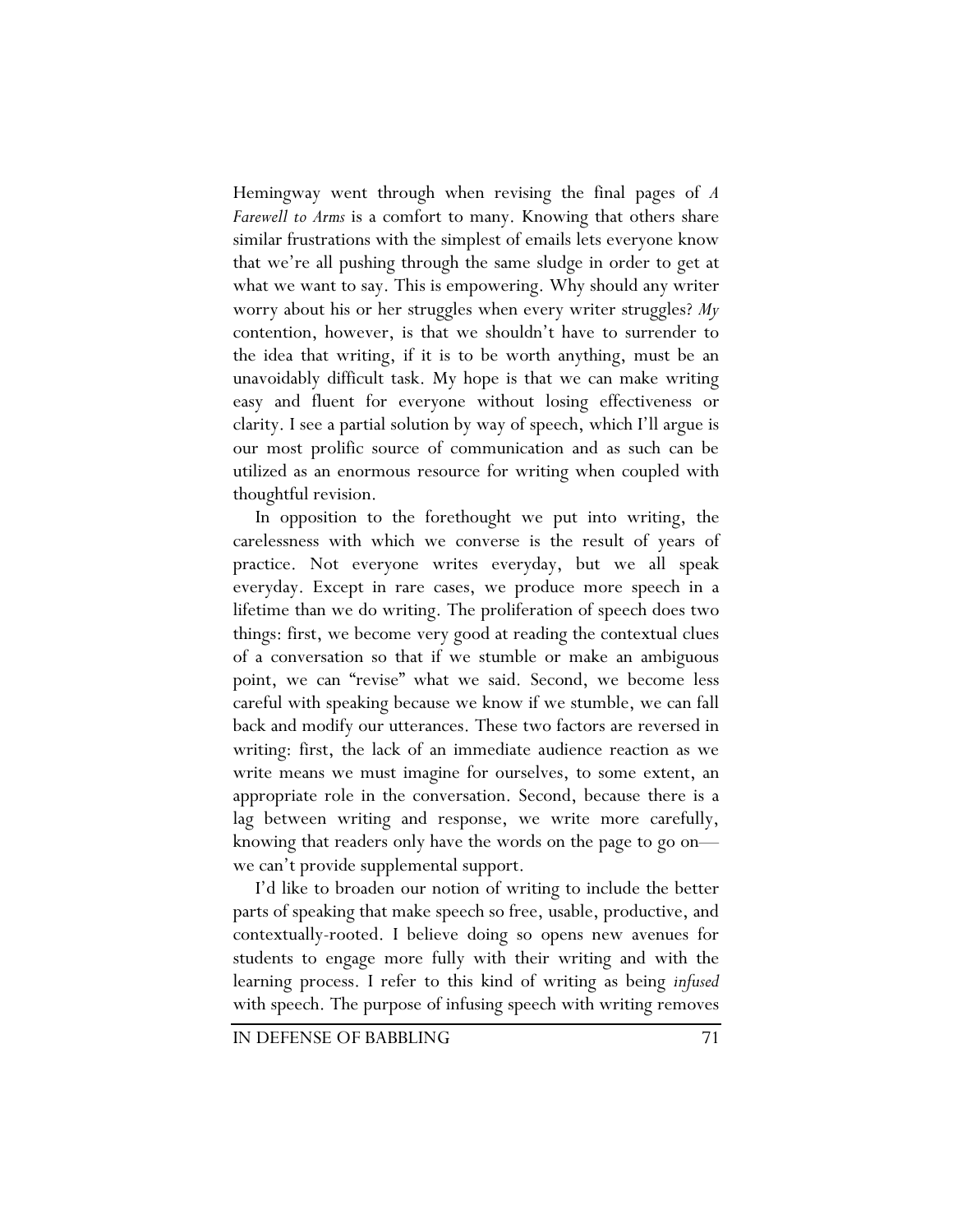some of the impediments to productive thought that make writing difficult. It asks students to speak their words directly to the page, as close as they can in simulating conversational transcription, with all the accompanying skips, pauses, slang, fragments, runons, mumblings, and babbling. The carelessness with which we can utter ideas in conversation make speech-infused writing a useful strategy to get everything down in the same way that freewriting attempts to simulate a generative stream-ofconsciousness. After the speech has been put to paper we can invite students to revise into SEAE while maintaining the feeling of speech—the sounds, the voice, the style, the inflection.

The inclusion that I speak of asks us to accept dialects and writing forms that are normally excluded from academic discourse on the basis that, according to Peter Elbow's *Enlisting Speaking and Spoken Language for Writing*, "standardized edited written English is no one's mother tongue" (2). In a sense, then, SEAE is a kind of second language that we must all acquire if we are going to participate in the academic discourse community. Elbow, whose breadth of work on this subject closely fits the SRTOL statement, uses a gear metaphor to explain the differences between our level of care with speaking and writing; we can write or speak in both a *self-monitoring gear* and a *spontaneous gear* (emphasis added, 4). Speech-infused writing is interested in applying the spontaneous speaking gear when writing opening drafts. We see this gear used in writing that feels as though it were transcribed without any concern for standard syntax and grammar. Such writing feels more personable—as though we're hearing it from the author's mouth. A written sentence like "Lemme ax u a question," has the same linguistic function as "Let me ask you a question," but operates using an alternate rule system that carries much of the writer's identity and character. By accepting these alternate rule systems, or dialects, of students' writing and speech, we not only promote a more student-centered learning environment, but we open a door to new language possibilities and variations of expression, both for the student to use and for the teacher to experience. By raising awareness of these various rule systems, we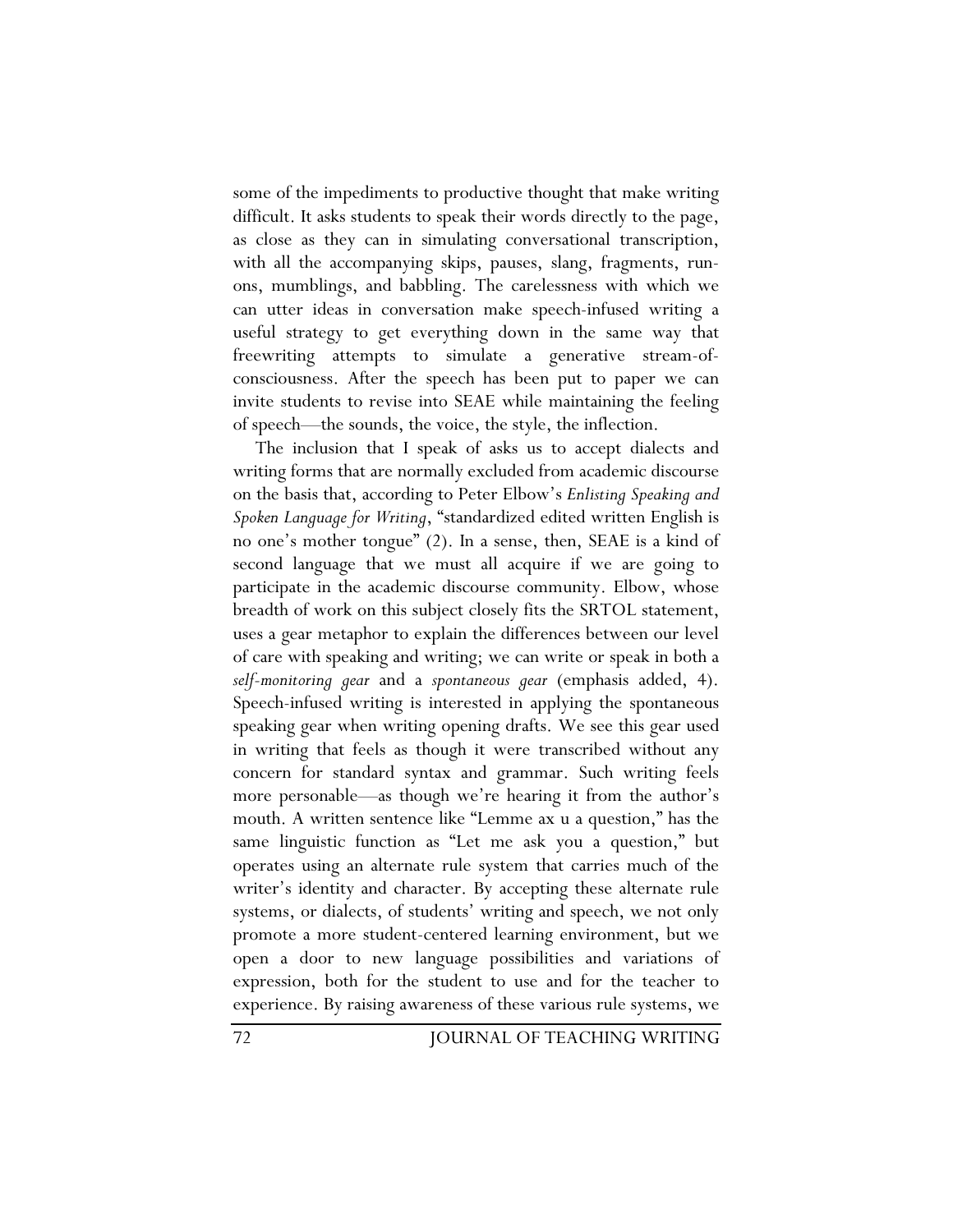can show students that the literacies they bring to class form a valuable patchwork of diversity.

We can see how these variations of expression have similar functions if we accept SRTOL's claim that "initial difficulties of perception can be overcome and should not be confused with those psychological barriers to communication which may be generated by racial, cultural and social differences and attitudes" (4). It isn't difficult to translate between "Lemme ax u" and "Let me ask you," though there may be a brief cognitive skip as we read it. However, the process of translating someone's dialect phrase into our own dialect (remember, SEAE is no one's natural dialect) requires us to think about and accept the speaker's/writer's background. For this acceptance of dialects to work properly, we first have to ask ourselves whether the subject of the composition classroom is SEAE or student growth, and, more importantly, whether we need to choose in the first place.

## **Conversation as Inclusion**

Elbow's examination of teachers' loyalty conflict between subject and student directly influences whether or not speechinfused writing will find a home in a dialect-friendly classroom. In describing the danger that occurs when teachers place student above subject, Elbow suggests that such "soft" teachers may "undermine the integrity of the subject matter . . . and thereby drain value from" the learning experience ("Embracing Contraries" 66). I believe such a view of student-focused learning is well-intentioned, but shortsighted. It suggests that soft-trained students will exit the university, not knowing the acceptable rule system of SEAE and will be subsequently ejected from other, more discriminating discourse communities, not to mention the difficulty they will have finding employment. I believe instead we can expand (not to be confused with lowering) our standards to include speech-infused writing *as* we promote SEAE. We give *as*  we take (68). We engage students in a dialogue about their linguistic identity instead of grading it away with critical comments on early drafts. Promoting meta-linguistic awareness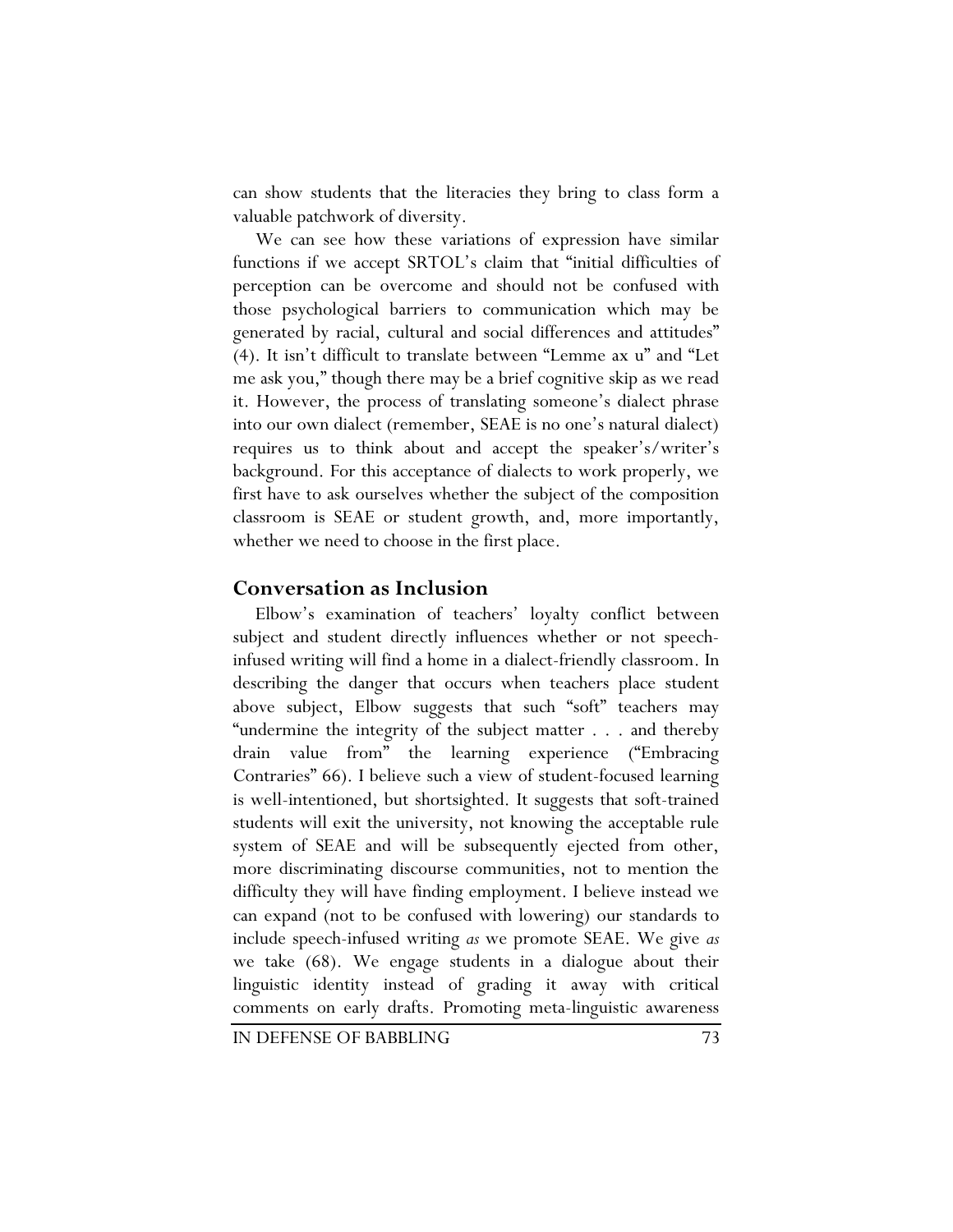forms an important foundation for students as they carry out work, revising and understanding their language's relationship with SEAE. Between student and subject, there is no conflicting loyalty. When it comes to literacy, the student *is* the subject.

When we accept speech-infused writing, we invite into the classroom the varied backgrounds of students instead of convicting them for their prior literacies before they enter the university. Students will be more willing to examine their language use when we validate their dialects through discourse and show them that their dialects are a source of strength. Valerie Felita Kinloch's "Revisiting the Promise of *Students' Right to Their Own Language*: Pedagogical Strategies" describes what happens when students are given the freedom to use and acknowledge their language. Although Kinloch makes no mention of promoting the kind of writing argued for in this paper, her series of classroom discussions present students actively engaged with their literacy, a prerequisite to speech-infused writing. By the end of the semester, Kinloch's students "agreed that to be on or at the margins does not have to mean that students are 'linguistically inferior' or 'underprepared'" (100). These classroom vignettes show us the kind of dialogue that we need if students are to take a more active role in their language construction. Countering years of language-stigmatization in order to promote writing confidence is not an easy task, however, and requires us to shift our priorities from a top-down perspective of language standards implemented by the teacher toward a bottom-up perspective that acknowledges and uses students' inherent literacies.

To explain the kind of shift I'm proposing, I draw your attention to first-year writing students, eagerly or apathetically entering their first composition class. It shouldn't be hard to imagine how a teacher's perceptions of literacy will influence their motivation to succeed, learn, or write. If their first experiences with the university show them that the way they talk is not valuable when applied to writing, even the most motivated student will be disheartened. After all, these students have been communicating with speech for roughly sixteen years and feel they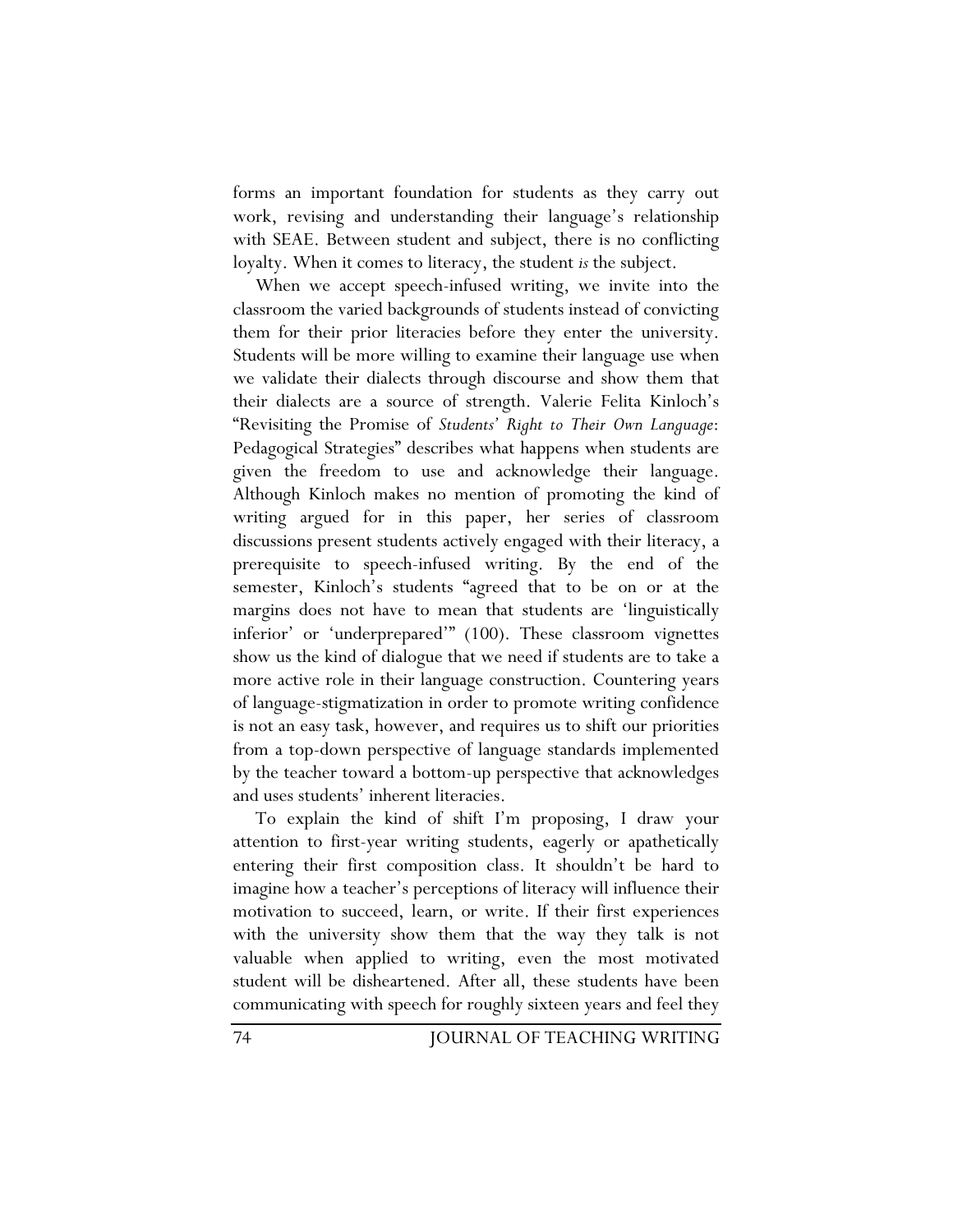are pretty damn good at it. Simply tolerating their literacy differences is not good enough. If we actively invite their dialect as a composing tool in the opening rounds of the process, we can show them how to see their naturally occurring, pre-academy skills as valuable in conducting the kind of academic work that standard-bearers and employers value, all the while developing lively writing that speaks to readers.

## **Conversation as Socialization**

If we view writing as a series of problems with various solutions, it should be clear that our skills with speech are easily applicable to writing situations. Though the differences between speech and writing are numerous, they are both used for similar reasons. I don't intend to claim that speech is a stronger mode of learning, nor is it more apt to solve communication problems. Speech-infused writing will not change writers overnight. However, if we fuse those elements of speech that make communication easy with the cognitive strengths of the writing process, I believe the hybrid that is produced will not only make students more effective writers in the long run but also legitimize their current language. If we encourage writing that more closely resembles conversation, we should see students who are more engaged with a learning process that uses language in ways that they are currently familiar with.

It is clear why students are more comfortable *telling* you what they think about *Moby Dick* instead of *writing* a five-page paper. Not only do students use speech every day, but if they were to verbally explain their ideas about the book, they would not be subject to the indelible shame that accompanies critical comments on their papers. At best, we nod with the student, add our own contribution, and continue the conversation. At worst, we politely disagree. For most people, speaking carries a freedom from criticism. Of course people disagree, often passionately at times, but because we speak so frequently and under the protection of a safe classroom environment we understand better how to cope with verbal criticism and feel protected.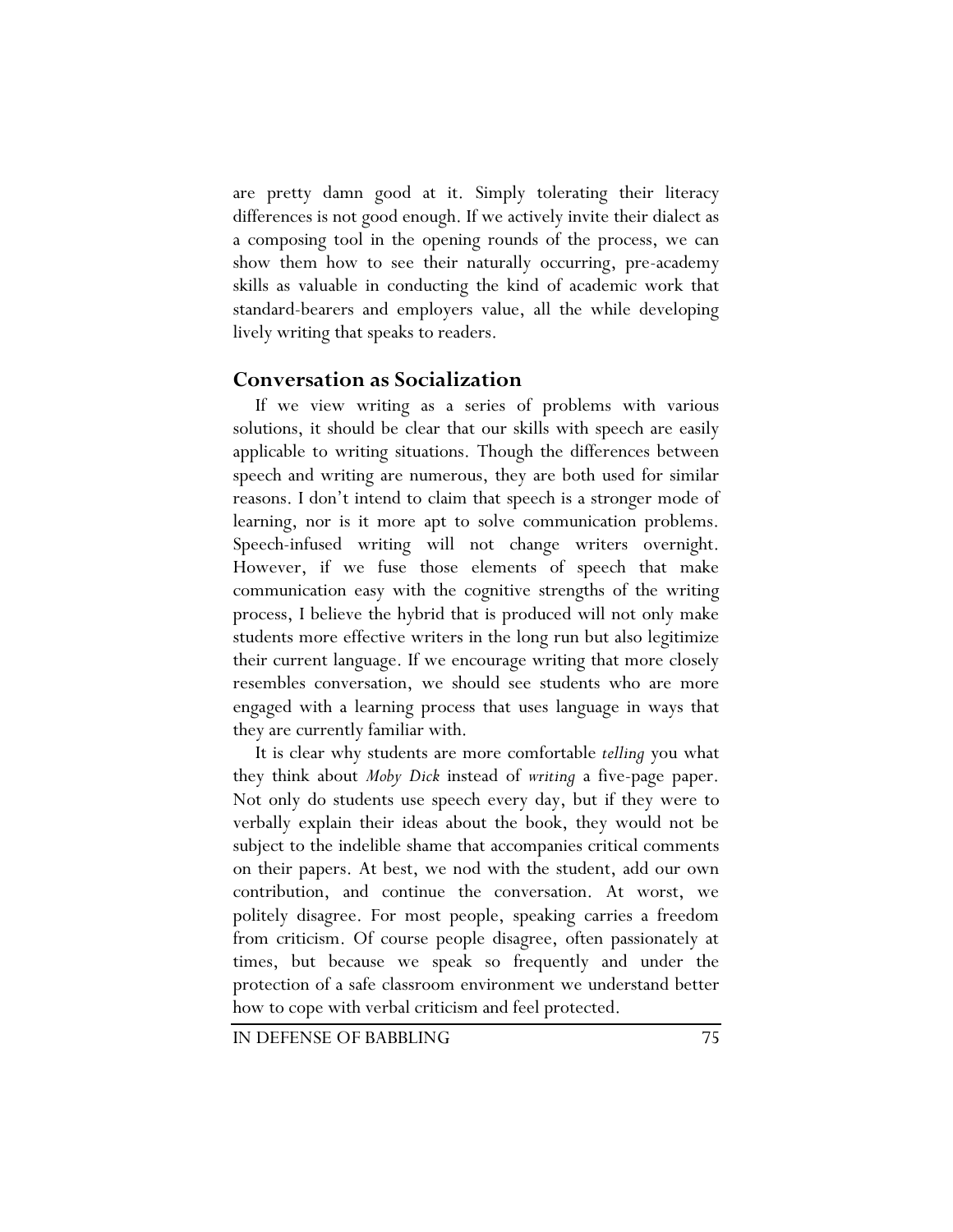Elbow has said that "virtually every human child masters the essential elements of a rich, intricate, and complex language by age four; but somehow it turns out (in our culture at least), that this language is not considered acceptable for serious important writing" ("Coming to See Myself" 3). This view of speech, I suspect, is shared by many teachers in theory, but is pushed aside once a student submits a draft that sounds as though the words were spoken directly onto the page, often with the same careless abandon that accompanies casual speech.

After receiving an ink-stained draft, how often have we heard students offer up the "I-write-like-I-talk" defense? And why shouldn't they? Mark Twain made a living writing in the vernacular style of his characters. When students use vernacular, however, they do so without Twain's literary artifice–they write like they talk. Vernacular writing more closely resembles the utterances and conversations of its users. These written utterances often conflict with the rule system of SEAE, but they are perfectly capable of expressing the same ideas. Many students feel more comfortable writing with their vernacular instead of translating it into SEAE because they are more accustomed to speaking *to each other* than to us. Mikhail Bahktin's *Marxism and the Philosophy of Language* shows us why students, when searching for an appropriate audience as they write, naturally default to their vernacular rather than translate their ideas for the teacher:

In the majority of cases, we presuppose a certain typical and stabilized *social purview* toward which the ideological creativity of our own social group and time is oriented, i.e., we assume as our addressee a contemporary of our literature, our science, our moral and legal codes. (emphasis author's, 1215)

Perhaps, then, by emphasizing and drawing awareness to students' literacies, we can present ourselves as sympathetic addressees, taking one step toward students as we ask them to step toward us. In the case of vernacular writing, the social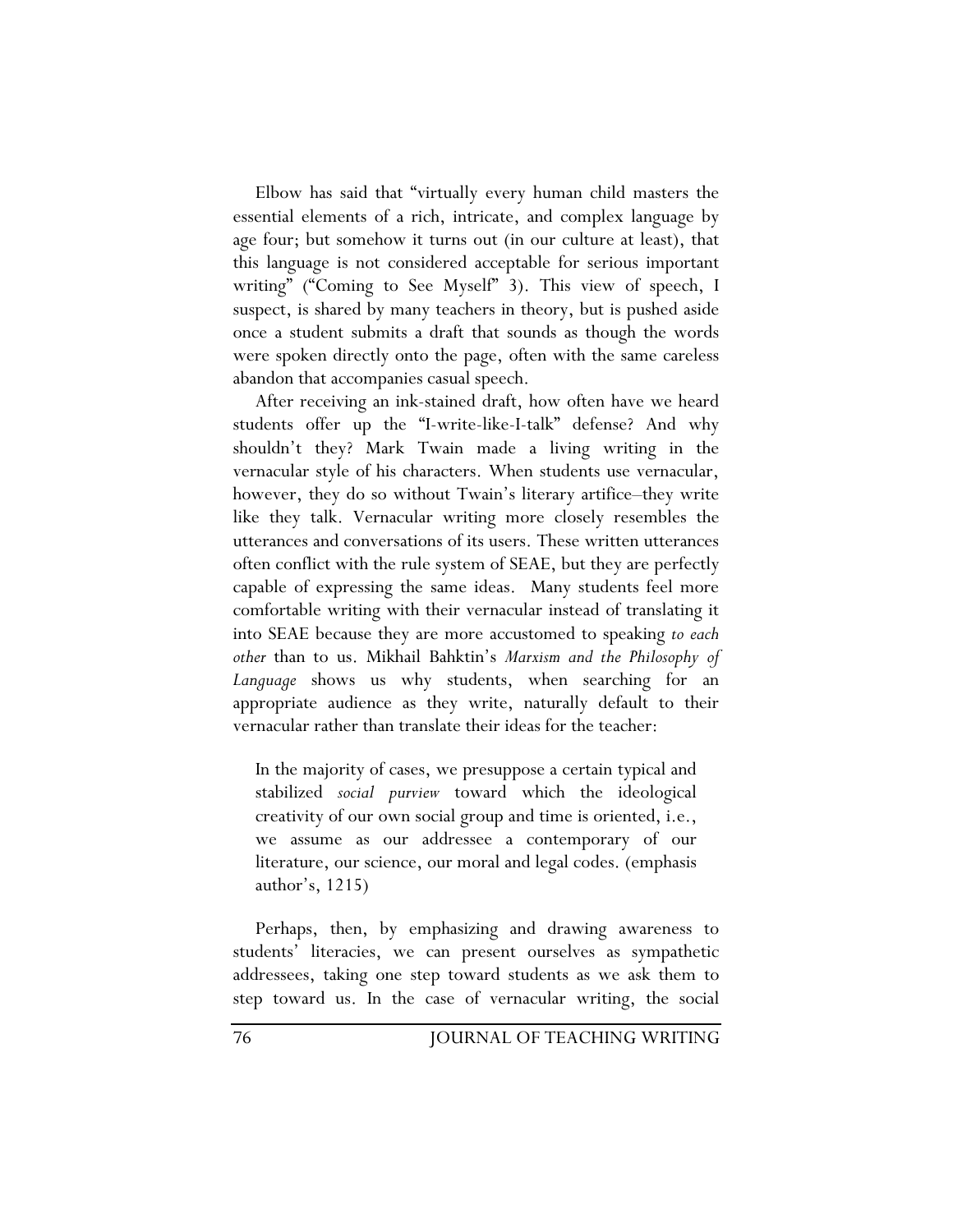purview consists of the student writer's discourse community. Writing resembles a dialogue because we are permanently embedded and participating in an ongoing conversation before, during, and after we write.

We write to insert ourselves into this conversation, knowing that the carefully written exchange of ideas models what occurs naturally in conversation. I am best able to fine-tune my ideas with writing, but I can't get anywhere close to that point without a lengthy conversation–I am wholly dependent on others to act as an ad hoc oversight committee before I begin writing. Even introverted students who don't speak during discussions are able to participate by actively listening or using body language to contribute. The power of conversation as a learning mode is ubiquitous, because, as Bakhtin tells us, "*Any utterance*, no matter how weighty and complete in and of itself, *is only a moment in the continuous process of verbal communication*" (emphasis author's, 1221). This infinite series of utterances, socially connected to the human experience, forms our basis of progress as ideas are exchanged. This explains why we compare academic writing to the idea of a never-ending conversation.

We tell students that their writing is part of a larger, ongoing discussion, one that continues beyond class conversations. Once their writing begins, however, the free exchange of ideas is hindered by the translation processes involved in converting their speech into writing and revising that writing to retain its speech characteristics. Because SEAE writing is not simply speech put to page (Emig 123) but rather a complex translation process, writers must convert their conversational thoughts to a form more appropriate for writing. Discussion becomes a safe way to exchange ideas, but the exchange ends when the writer, in solitude, begins writing. If writing intends to function as a continuation of an idealized intellectual conversation, then it seems fitting to include elements of speech into that conversation. Kenneth Bruffee examines how conversation functions on a cognitive and social level in *Collaborative Learning and the 'Conversation of Mankind*,' arguing that: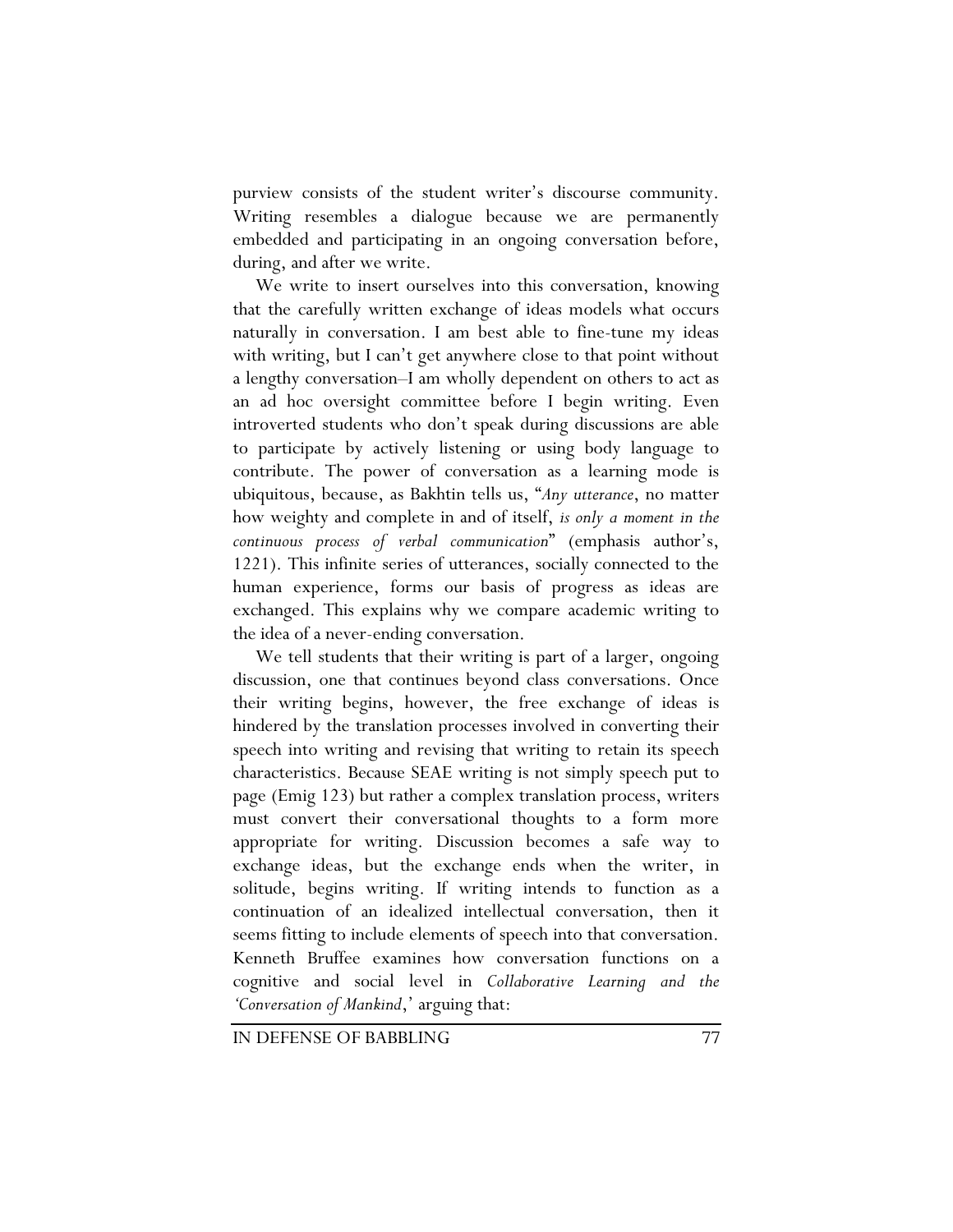To think well as individuals we must learn to think well collectively–that is, we must learn to converse well. The first steps to learning to think better, therefore, are learning to converse better and learning to establish and maintain the sorts of social context, the sorts of community life, that foster the sorts of conversation members of the community value. (421)

Teachers, as gatekeepers of the academic community, determine what kinds of conversations are valued. But teachers are not the only members of the academic community, and our success depends largely on how we converse with our students. If we agree with Bruffee's social constructivist approach, then the conversations that we have students perform, both written and spoken, not only constitute an immense source of cognitive development, but also form the roots of how we understand ourselves in relation to others.

#### **Conversation as Writing**

What this amounts to is the inclusion of a writer's voice. The metaphor of voice in composition has, according to many, lost steam over the years. One of the reasons why voice has been discredited is that it is too vague for students to grasp (*Voice in Writing* 12). Voice means too much to too many and therefore means nothing to anyone. But the power of the voice metaphor, like variations in computer-mediated communication, lies in its ambiguity, providing an idea that allows students to take *ownership* of their writing. When we discuss voice with our students, extolling the power that it brings to their writing, students have choices. Voice can mean identity, selfhood, ego, individuality or dialect. Take the following example from Geneva Smitherman in which she refers to *CCC's* response to the assassination of Dr. Martin Luther King, Jr., "[F]or the first time, race/Color as a central component of linguistic difference became an in-yo-face issue that the organization could no longer ignore" (355). Here we have an instance of conversational scholarship using a vernacular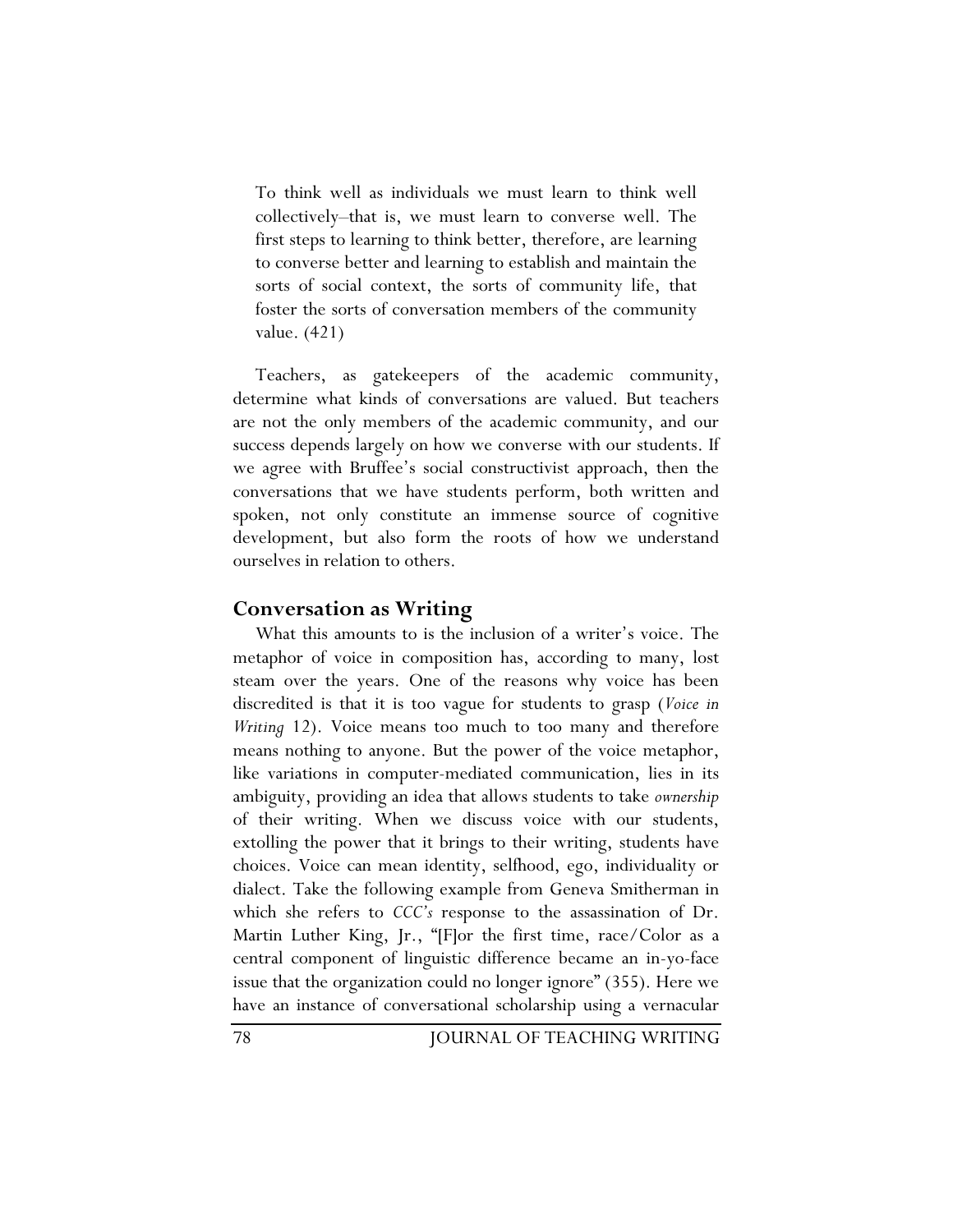dialect. But what of the inherent conflict between vernacular writing and SEAE? With attention to appropriate revision in SEAE, we can show students that vernacular writing carries their voice and expresses delivery in ways that might mirror their speech.

Classical rhetoric's focus on delivery is undervalued in the writing classroom. We have assumed that delivery is incompatible with writing. A student cannot use hand gestures, speak softly, or smile when they write, and so scholars have discounted delivery as part of the writing process (Bizzell and Herzberg 7). But what if there were writing analogs to hand gestures? What if there were ways, through written words sitting silently on a page, to show the reader a smile? Wouldn't these techniques prove valuable in bridging the gap between speech and writing by providing embodied context clues?

Building on the legacy of Bakhtin, Walter Ong explains in "The Writer's Audience is Always a Fiction" how speech is more than the simple transfer of information; it is a context-dependent situation. You can read this paper, but unless you hear the words spoken, with all the attenuating body language providing cues for your interpretation, you cannot truly understand what you hear, even though you might understand the social context of why it was written. Ong claims that "except for a small corps of highly trained writers, most persons could get into written form few if any of the complicated and nuanced meanings they regularly convey orally" (57). The suggestion here (and I am, of course, interpreting Ong's written words without hearing his inflections) is that the addition of "nuanced meanings" is preferable, if only more people could do it. But everyone can do it already if we aren't writing *solely* for SEAE. When we are conscious of voice, delivery, vernacular, and speech intonations, we can convey those oral meanings in writing, *and* keep them after revision.

## **Conversation as Assignment**

Part of my reasoning for wanting these modes to be combined comes from my early experiences as a professor. I allowed no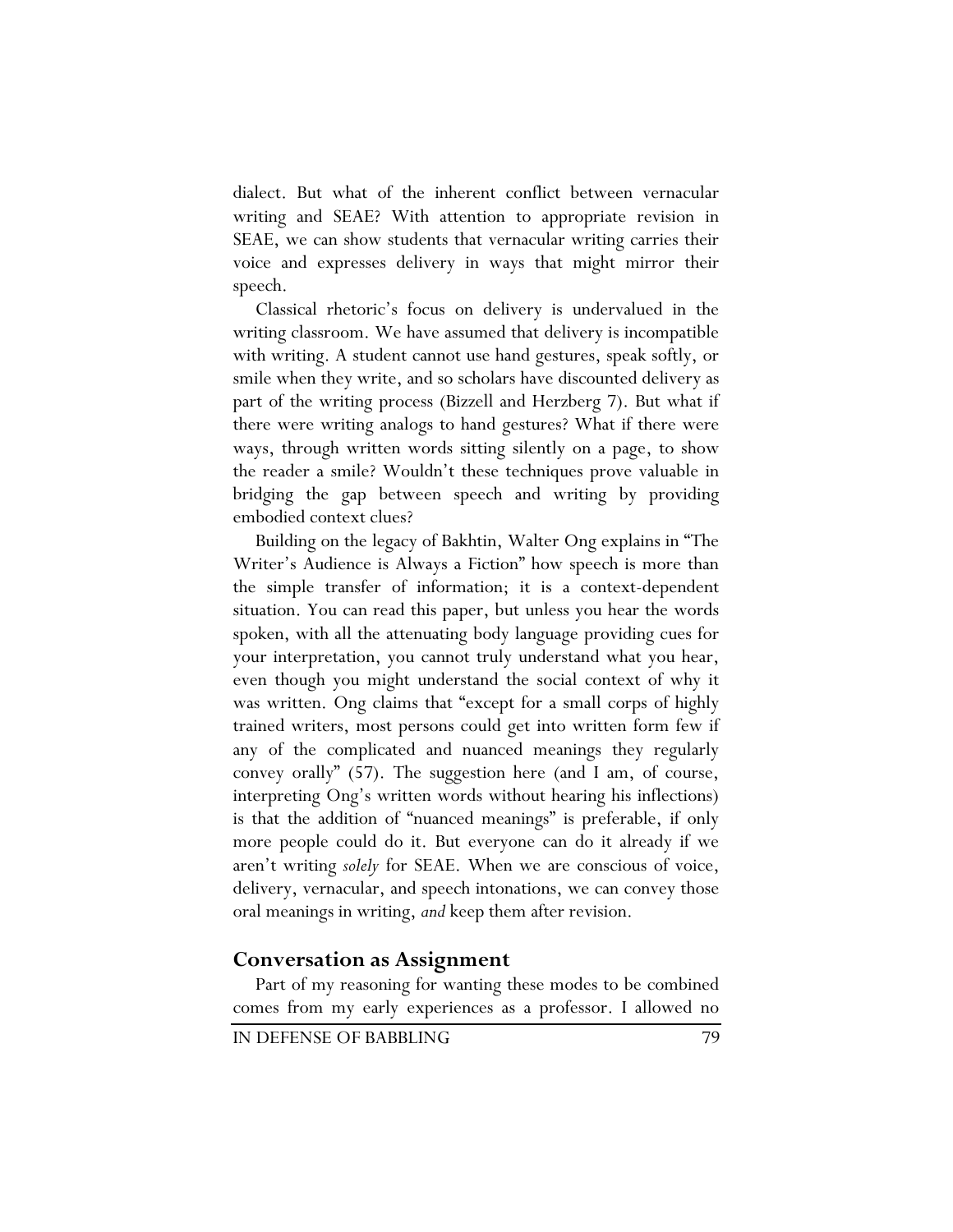room for conversational writing in my students' research papers. I thought the personable writing style of some students was incompatible with standard academic discourse. It got to the point where I was writing "too conversational" in the margins so frequently that a student suggested I write "lips" as shorthand. How frustrated I would become when the revisions of those sentences came back still and lifeless. What was I expecting? I have since revised this practice and now see snippets of casual writing as opportunities, with revision, for the development of voice.

What would our students' writing look like if we combined the elements of speaking with, say, the common research essay? Postprocess theories refute the notion of a writer locked in a room, working in solitude with nothing but the imaginative faculty driving the words. Even in that room, the world speaks with the writer. If we intend to celebrate writing as conversation, students would need to respond to each other, the teacher, or both. The conversation would need to be integrated into the course as a written product for evaluation. Imagine an assignment that uses blogging in which students construct an opening statement to a problem/question/issue, etc. and respond to each other the way scholars currently do. Students would be able to quote from their peers' papers and though the assignment would necessarily end due to the limits of the semester, the conversation could continue indefinitely as do our professional discussions. When completed, the entire conversation would be graded as one assignment instead of as a series of short papers. The written interaction creates a conversational style that showcases the writers' voices.

An additional benefit of conversational assignments is that we no longer have to play pretend by asking students to fictionalize a readership (although Ong's theory of a fictionalized audience for rhetorical purposes would still apply). Their readership will be sitting next to them, reflecting ideas and adding to the multivoiced work.

Conversational assignments blur the line between process and product in that the student writes multiple threads of a single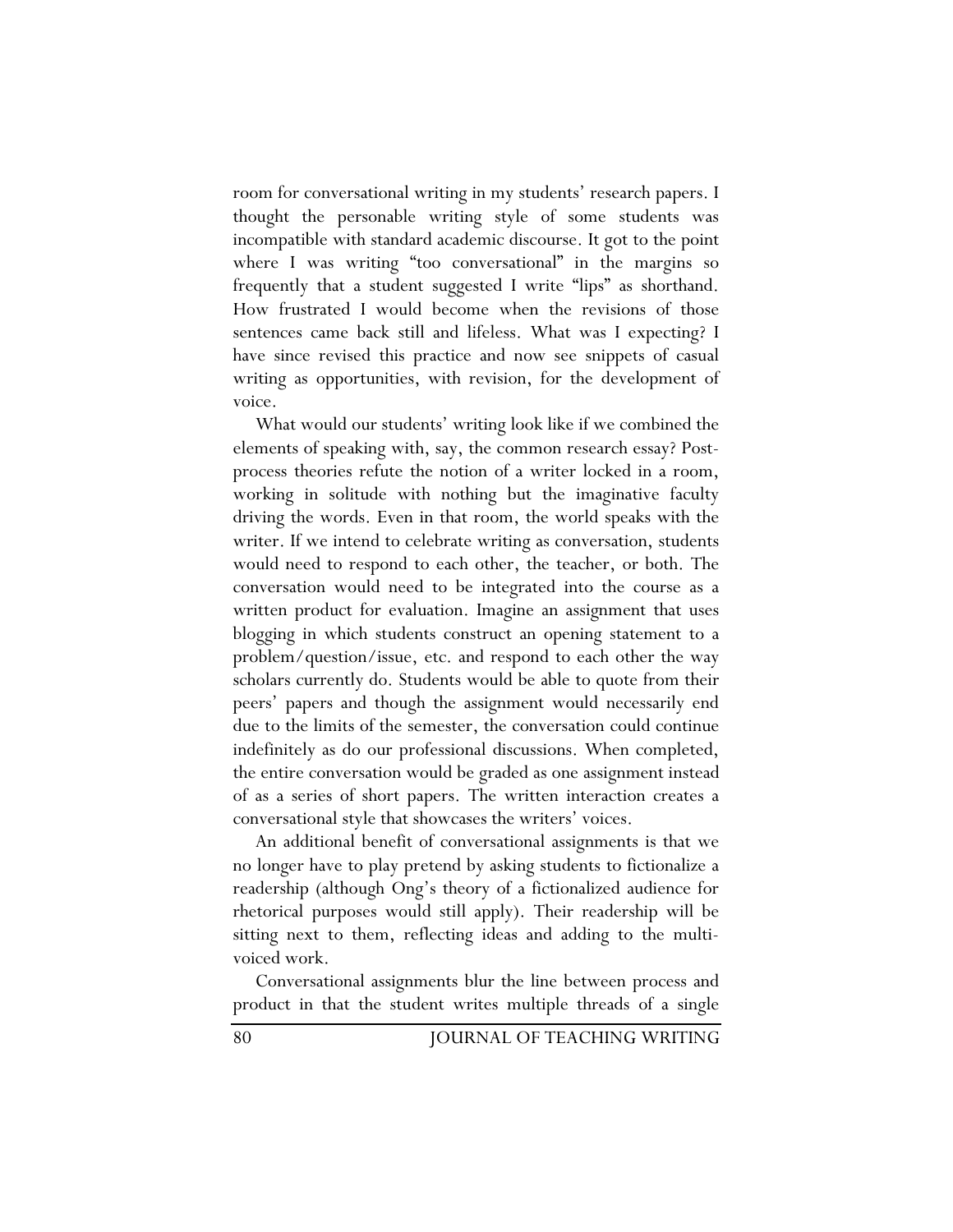discussion instead of submitting one paper. Each utterance of the thread is contextualized within the larger conversation and generated as an exploration of the central idea. As the conversation progresses, writers are able to fine-tune their ideas when responses elicit further explication. Initial positions wouldn't be revised, but that's okay, because the topic is still the same and each utterance (or blog post) means a new attempt for the author to get it right. Once the conversation is finished (by whatever arbitrary mechanism), students can draft and revise a final statement paper that allows them to use previous posts while revising their overall position. The written conversation, however, shouldn't be seen as the final product nor should it be discarded in lieu of the position paper. The totality of the conversation, each utterance, each post, as well as the final paper would be graded as a whole.

Mingling speech with writing is not simply a pedagogical tool or an additional assignment, but asks teachers to modify their thinking about the nature of writing and the nature of the writer. Speech should be seen as a tool to be used *during* writing. We compose when we speak, even when we babble nonsense to each other or ourselves. Babbling gets our ideas out of our head and changes the way we think once we've heard them out loud. Babbling functions similarly to Elbow's strategy of freewriting; babbling could be thought of as freespeaking. Freewriting leaves a permanent record of thought, but babbling has even less commitment as the sound waves dissipate the moment they leave our rambling lips ("Shifting Relationships" 285). Babbling also differs from freewriting in that it works *best* when people hear it and are able to babble back. If we embrace lateral thinking during the speech process and open ourselves to new possibilities, we should see effects similar to freewriting. Janet Emig has said (has written?) that it is a mistake to view writing as simply a record of talk (123), but if we were able to record the nuances of talk as composition, wouldn't the result be more accessible than writing alone? Don't we connect more closely with writing that functions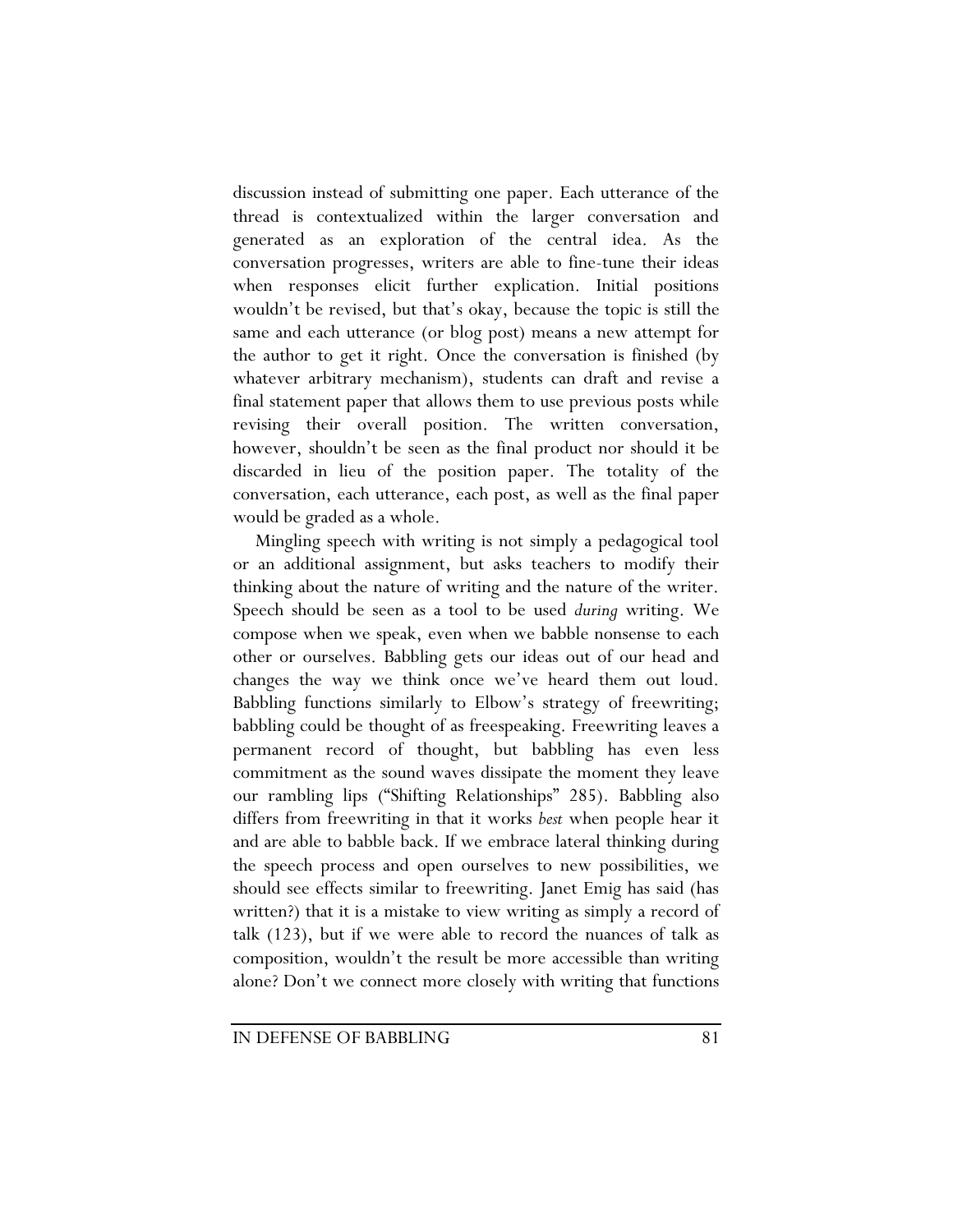as a conversation, eagerly awaiting our participation instead of writing that treats us as a passive ear in a lecture-hall?

What shall I tell my friends at the next Christmas party? Their perception of the purpose of English varies wildly from those of us that teach it. My elite friends feel it is the students' responsibility to conform to the economic realities facing them when they leave school, abandoning their home language, or at least developing a passable disguise to wear in public. There is only so much we can do to counter this mentality. The academy functions as an intermediary, working whatever good it can on students until they are sent back into a world that will likely be critical of their backgrounds. This discussion, therefore, must extend beyond journals and classrooms. When Kinloch tells us "*current professional documents and policies* that seek to affirm student differences in dialects and language patterns must consider the *work that occurs inside and outside of classrooms* as well as the work of literacy education in general," (emphasis mine, 87), I can only think that the reverse must be equally important.

Next Christmas, perhaps I'll print out copies of this paper for my friends. Where my flustered speech was unable to persuade them, this paper, originally a jumbled mess of slang, fragments, and goofy tangents (including one about the power of smiley faces), is now more carefully thought out and fine-tuned. My speech-infused writing may succeed where my speech about writing failed. If nothing else, it should get the discussion going again.

82 JOURNAL OF TEACHING WRITING